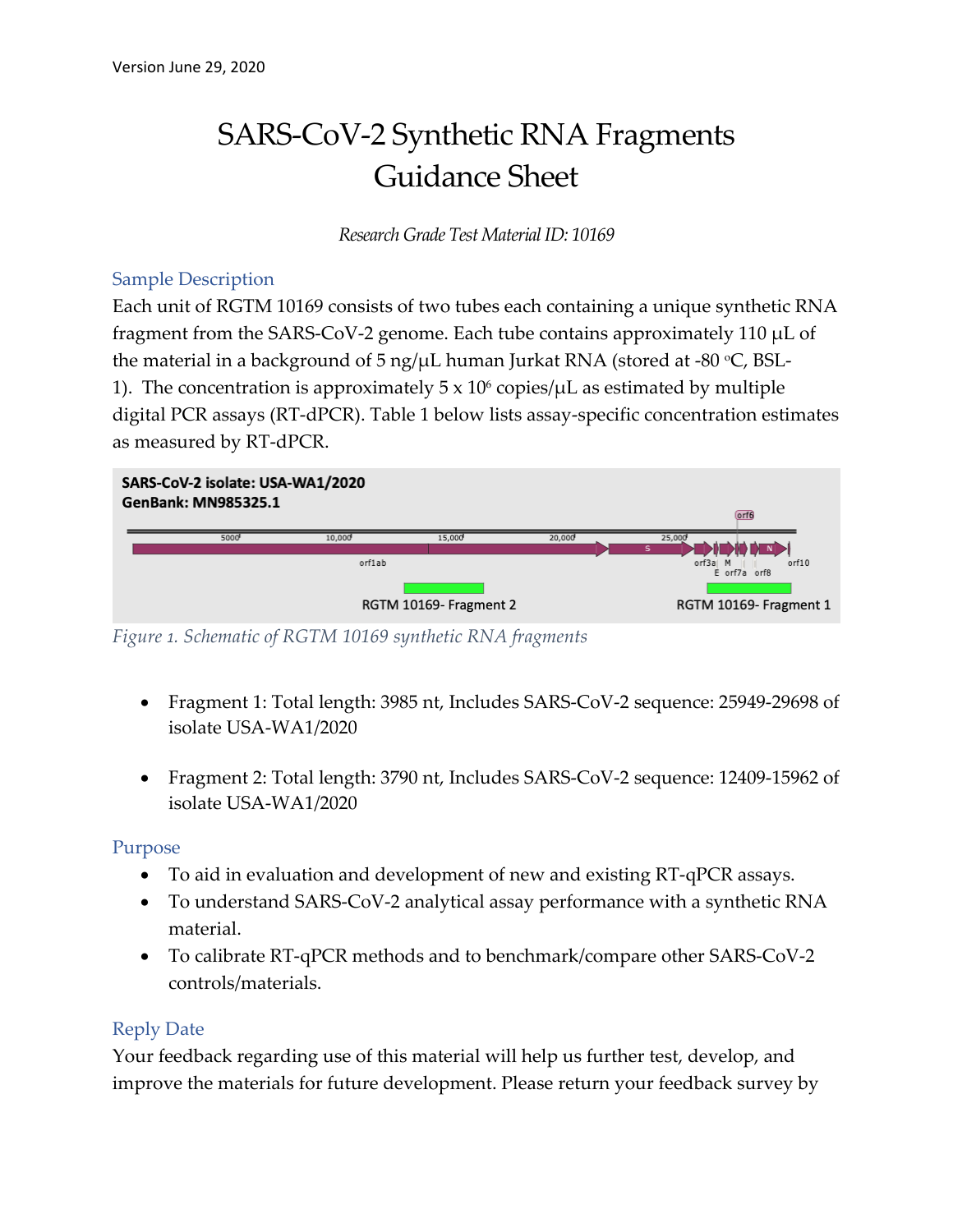determine whether responses are still being collected and the material still stable.<br>How to Reply **August 31, 2020**. After that date, please contact us using the information below to

A survey link will be provided on the RGTM 10169 resource page here: <https://www.nist.gov/programs-projects/sars-cov-2-research-grade-test-material>

#### **NIST Contacts**

Megan Cleveland Peter Vallone Megan.Cleveland@nist.gov Peter.Vallone@nist.gov

Storage<br>The material should be stored frozen at -80 °C.

#### Notice and Warnings

Please review the Safety Data Sheet provided with this material. The Safety Data Sheet can also be downloaded from:<https://www.nist.gov/programs-projects/sars-cov-2> research-grade-test-material

#### Instructions for Use

Thaw the tube at room temperature. Once thawed, vortex briefly, centrifuge briefly and repeat. Note: multiple freeze thaws of the material may result in lower concentration estimates.

#### NIST Additional Information

Supplemental data are available at:<https://github.com/usnistgov/RGTM10169>

### Table 1

 Median concentration values (copies/microliter) as measured by RT-dPCR assays. Note: "Assay Name" is an internal designation used by NIST and not intended to align nor conflict with alternative assay naming conventions.

| Fragment 1 | Assay Name     | <b>Target Region</b> | Median concentration |
|------------|----------------|----------------------|----------------------|
|            |                |                      | (copies/microliter)  |
|            | China N        | N gene               | $2.4E + 06$          |
|            | Japan          | N gene               | $4.5E + 06$          |
|            | N1             | N gene               | $2.2E + 06$          |
|            | N <sub>2</sub> | N gene               | $4.6E + 06$          |
|            | N <sub>3</sub> | N gene               | $4.5E + 06$          |
|            | Thai           | N gene               | $1.9E + 06$          |
|            | Sarbeco E      | E gene               | $5.4E + 06$          |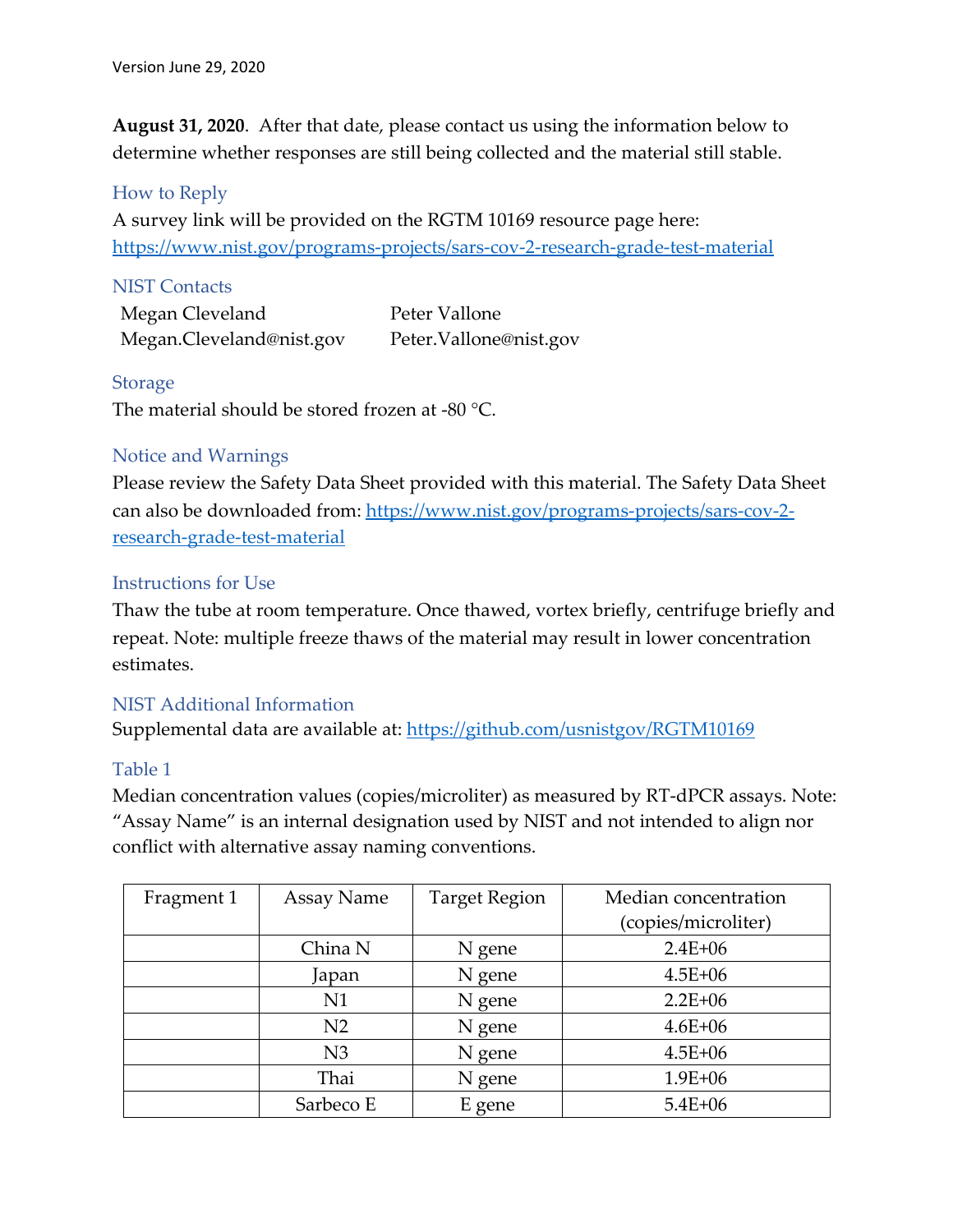| Fragment 2 | Assay Name   | <b>Target Region</b> | Median concentration |
|------------|--------------|----------------------|----------------------|
|            |              |                      | (copies/microliter)  |
|            | China ORF1ab | ORF1ab               | $5.2E + 06$          |
|            | Pasteur 1    | ORF1ab               | $5.3E + 06$          |
|            | Pasteur 2    | ORF1ab               | $5.1E + 06$          |
|            | RdRp         | ORF1ab               | $4.1E + 05$          |

#### Tables 2 and 3

 RT-dPCR assay primers and information. The RT-dPCR assays were developed and optimized using primer and probe sequences from:

0.pdf. Note: "Assay Name" is an internal designation used by NIST and not intended to align nor conflict with alternative assay naming conventions. [https://github.com/usnistgov/RGTM10169/blob/master/whoinhouseassays\\_June\\_25\\_202](https://github.com/usnistgov/RGTM10169/blob/master/whoinhouseassays_June_25_202)

Table 2: Fragment 1

| Assay                | Assay          | <b>Primer and Probe Sequences</b> | Alternate assay              |
|----------------------|----------------|-----------------------------------|------------------------------|
| Developer            | Name           |                                   | names                        |
| Centers for          | China N        | F- ggggaacttctcctgctagaat         | <b>Centers for Disease</b>   |
| <b>Disease</b>       |                | P-ttgctgctgcttgacagatt            | Control, China, novel        |
| Control, China       |                | R-cagacattttgctctcaagctg          | coronavirus Target 2         |
| National             | Japan          | F- aaattttggggaccaggaac           | National Institute of        |
| Institute of         |                | P- atgtcgcgcattggcatgga           | Infectious Diseases,         |
| Infectious           |                | R-tggcagctgtgtaggtcaac            | Japan, NIID_2019-            |
| Diseases,            |                |                                   | $nCoV_N$                     |
| Japan                |                |                                   |                              |
| <b>United States</b> | N1             | F- gaccccaaaatcagcgaaat           | <b>United States Centers</b> |
| Centers for          |                | P- accccgcattacgtttggtggacc       | for Disease Control,         |
| <b>Disease</b>       |                | R-tctggttactgccagttgaatctg        | 2019-nCoV N1                 |
| Control              |                |                                   |                              |
| <b>United States</b> | N <sub>2</sub> | F-ttacaaacattggccgcaaa            | <b>United States Centers</b> |
| Centers for          |                | P- acaatttgcccccagcgcttcag        | for Disease Control,         |
| <b>Disease</b>       |                | R- gcgcgacattccgaagaa             | 2019-nCoV N2                 |
| Control              |                |                                   |                              |
| <b>United States</b> | N <sub>3</sub> | F- gggagccttgaatacaccaaaa         | <b>United States Centers</b> |
| Centers for          |                | P- aycacattggcacccgcaatcctg       | for Disease Control,         |
| <b>Disease</b>       |                | R-tgtagcacgattgcagcattg           | 2019-nCoV N3                 |
| Control              |                |                                   |                              |